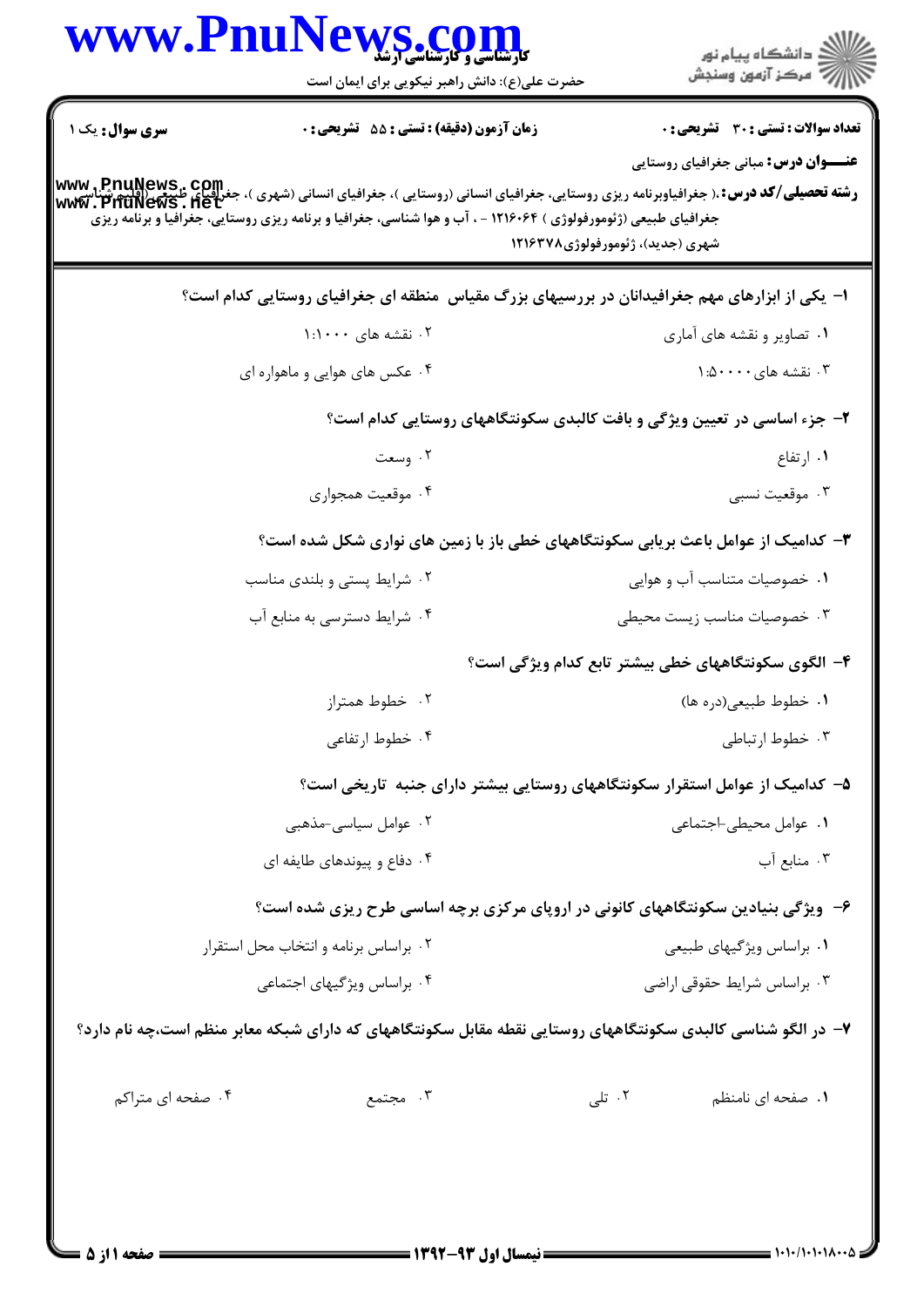|                        | WWW.PnuNews.com<br>حضرت علی(ع): دانش راهبر نیکویی برای ایمان است                                                                                                                                                                                                                                                  |                                                                             | ڪ دانشڪاه پيا <sub>م</sub> نور<br>۾ سرڪز آزمون وسنڊش |
|------------------------|-------------------------------------------------------------------------------------------------------------------------------------------------------------------------------------------------------------------------------------------------------------------------------------------------------------------|-----------------------------------------------------------------------------|------------------------------------------------------|
| <b>سری سوال :</b> ۱ یک | زمان آزمون (دقیقه) : تستی : 55 آتشریحی : 0                                                                                                                                                                                                                                                                        |                                                                             | <b>تعداد سوالات : تستی : 30 ٪ تشریحی : 0</b>         |
|                        | <b>www . PnuNews .com.</b><br><b>رشته تحصیلی/کد درس:</b> جغرافیاوبرنامه ریزی روستایی، جغرافیای انسانی (روستایی )، جغرافیای انسانی (شهری )، جغرافیای طبیعی (اقلیم شناسی)<br>www . PnuNews . net<br>جغرافیای طبیعی (ژئومورفولوژی ) ۱۲۱۶۰۶۴ - ، آب و هوا شناسی، جغرافیا و برنامه ریزی روستایی، جغرافیا و برنامه ریزی | شهری (جدید)، ژئومورفولوژی۱۲۱۶۳۷۸                                            | <b>عنـــوان درس:</b> مبانی جغرافیای روستایی          |
|                        |                                                                                                                                                                                                                                                                                                                   | ۸– در الگوی زمین های زراعی علاوه بر شکل قطعات کدام عامل دیگر موثر است؟      |                                                      |
|                        | ۰۲ محل استقرار قطعات                                                                                                                                                                                                                                                                                              |                                                                             | ۰۱ اندازه و وسعت قطعات                               |
|                        | ۰۴ همجواری قطعه با جاده                                                                                                                                                                                                                                                                                           |                                                                             | ۰۳ همجواري قطعه با روستا                             |
|                        | ۹- زمین های زراعی مفروز و زمین های زراعی یکپارچه مربوط به کدام نوع گونه های زمین های زراعی است؟                                                                                                                                                                                                                   |                                                                             |                                                      |
|                        | ۰۲ بلوک مانند بزرگ                                                                                                                                                                                                                                                                                                |                                                                             | ۰۱ بلوک مانند دهقانی                                 |
|                        | ۰۴ بلوک مانند کوچک                                                                                                                                                                                                                                                                                                |                                                                             | ۰۳ بلوک مانند متوسط                                  |
|                        | ∙ا− یکی از نخستین موانع در پی شناخت خصوصیات جمعیتی سکونتگاههای روستایی چیست؟                                                                                                                                                                                                                                      |                                                                             |                                                      |
|                        | ۰۲ عدم دسترسی به سامانه های آماری                                                                                                                                                                                                                                                                                 |                                                                             | ۰۱ عدم دسترسی به آمار کافی                           |
|                        | ۰۴ کمبود نیروهای متخصص آمارگر                                                                                                                                                                                                                                                                                     |                                                                             | ۰۳ کمبود سرشماری های دوره ای                         |
|                        |                                                                                                                                                                                                                                                                                                                   | 11- یکی از عوامل موثر در تمایز فعالیت روستایی نسبت به فعالیت شهری کدام است؟ |                                                      |
|                        | ۰۲ تعدد فعالیت در روستا                                                                                                                                                                                                                                                                                           |                                                                             | ۰۱ ترکیب اجتماعی فعالیت در روستا                     |
|                        | ۰۴ ترکیب گسترده مشاغل درشهر                                                                                                                                                                                                                                                                                       |                                                                             | ۰۳ محدودیت فعالیت در روستا                           |
|                        |                                                                                                                                                                                                                                                                                                                   | ۱۲- کارکرد اساسی سکونتگاههای روستایی به عنوان کانون های زیستی کدام است؟     |                                                      |
|                        | ۰۲ نیازهای اساسی اجتماعی                                                                                                                                                                                                                                                                                          |                                                                             | ۰۱ مسکن و سکونت                                      |
|                        | ۰۴ نیازهای اساسی اقتصادی                                                                                                                                                                                                                                                                                          |                                                                             | ۰۳ نیازهای انسانی زندگی                              |
|                        |                                                                                                                                                                                                                                                                                                                   | ۱۳- در کدامیک از اشکال تصرف،تولید زراعی بدون حضور و شرکت مالک انجام می شود؟ |                                                      |
|                        | ۰۲ اجاره کاری                                                                                                                                                                                                                                                                                                     |                                                                             | ٠١. مالكيت جمعي                                      |
|                        | ۰۴ خرده مالکی غایب                                                                                                                                                                                                                                                                                                |                                                                             | ۰۳ عمده مالکی غایب                                   |
|                        | ۱۴- یکی از مسائل مورد توجه در حقوق مالکیت و تصرف منابع آب زمین درمیان اجتماع های روستایی کدام است؟                                                                                                                                                                                                                |                                                                             |                                                      |
| ۰۴ زمین داری           | ۰۳ اقتصاد                                                                                                                                                                                                                                                                                                         | ۰۲ جمعیت                                                                    | ۰۱ ارث                                               |
|                        |                                                                                                                                                                                                                                                                                                                   | ۱۵– کهن ترین شیوه روابط نیروی کار در محیط های کشاورزی کدام است؟             |                                                      |
| ۰۴ کار خانوادگی        | ۰۳ کارتعاونی                                                                                                                                                                                                                                                                                                      | ۰۲ کار روزمزدی                                                              | ۰۱ کاردست جمع <sub>ی</sub>                           |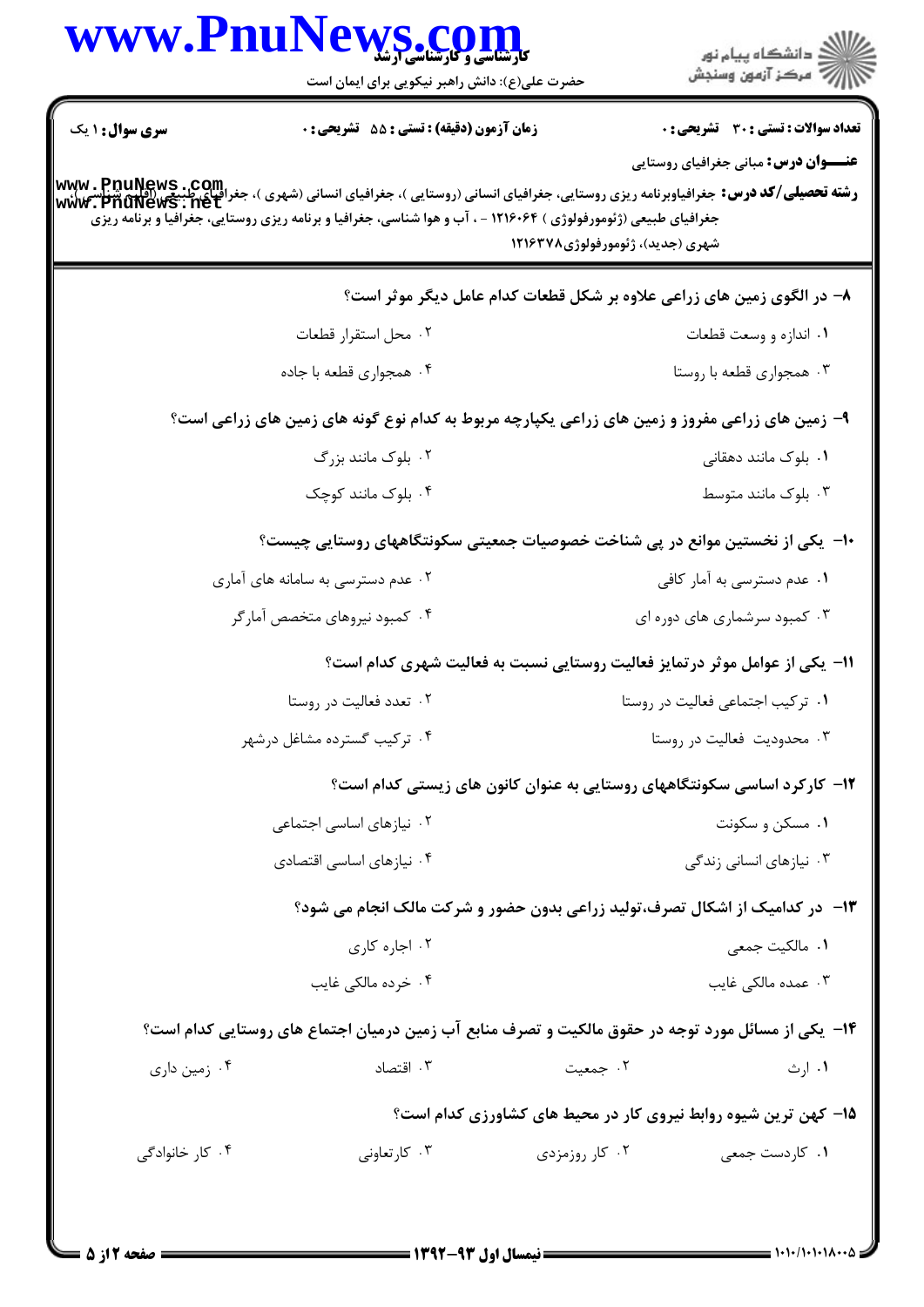|                        | حضرت علی(ع): دانش راهبر نیکویی برای ایمان است                                                                                                                                                                                                                                               |                                  | ِ<br>∭ دانشڪاه پيام نور<br><mark>√</mark> مرڪز آزمون وسنڊش                 |
|------------------------|---------------------------------------------------------------------------------------------------------------------------------------------------------------------------------------------------------------------------------------------------------------------------------------------|----------------------------------|----------------------------------------------------------------------------|
| <b>سری سوال : ۱ یک</b> | زمان آزمون (دقيقه) : تستى : 55 تشريحى : 0                                                                                                                                                                                                                                                   |                                  | <b>تعداد سوالات : تستی : 30 ٪ تشریحی : 0</b>                               |
|                        | <b>رشته تحصیلی/کد درس:</b> جغرافیاوبرنامه ریزی روستایی، جغرافیای انسانی (روستایی )، جغرافیای انسانی (شهری )، جغرافیای طبیعی (اقلیم شناسی)،<br><b>www . PnuNews . net</b><br>جغرافیای طبیعی (ژئومورفولوژی ) ۱۲۱۶۰۶۴ - ، آب و هوا شناسی، جغرافیا و برنامه ریزی روستایی، جغرافیا و برنامه ریزی | شهری (جدید)، ژئومورفولوژی۱۲۱۶۳۷۸ | <b>عنـــوان درس:</b> مبانی جغرافیای روستایی                                |
|                        |                                                                                                                                                                                                                                                                                             |                                  | ۱۶- شیوه ای از سرمایه داری زراعی در مناطق حاره و نیمه حاره چه نام دارد؟    |
|                        | ۰۲ سرمایه داری بهره وری                                                                                                                                                                                                                                                                     |                                  | ۰۱ سرمایه داری صنعتی                                                       |
|                        | ۰۴ کسب تجاری                                                                                                                                                                                                                                                                                |                                  | ۰۳ پلانتاژ                                                                 |
|                        | ۱۷– کدام اصطلاح معرف ترکیب و ادغام ساختارهای اجتماعی شهری و روستایی در حاشیه مراکز شهری است؟                                                                                                                                                                                                |                                  |                                                                            |
| ۰۴ روستاگريزي          | ۰۳ حاشیه نشینی                                                                                                                                                                                                                                                                              | ۰۲ حومه نشینی                    | ۰۱ روستاشهری                                                               |
|                        | ۱۸– روابط شهر و روستا از جنبه تضادهای طبقاتی و از جهات گوناگون اقتصادی فرهنگی توسط کدام ًمدل مورد تفسیر قرار                                                                                                                                                                                |                                  | ميگيرد؟                                                                    |
| ۰۴ مدل کارکردی         | ۰۳ بازماندگی                                                                                                                                                                                                                                                                                | ۲. دوگانگی                       | ۰۱ پیوستگی                                                                 |
|                        | ۱۹- کدام مدل از روابط شهر و روستا براساس نظریات لوئیس ویرت طرح ریزی و استوار شده است؟                                                                                                                                                                                                       |                                  |                                                                            |
| ۰۴ مدل کارگردی         | ۰۳ بازماندگی                                                                                                                                                                                                                                                                                | ۲. دوگانگی                       | ۰۱ پیوستگی                                                                 |
|                        | +۲- کدام مدل روابط شهر و روستا براساس نظریات پربیش به تحلیل توسعه نیافتگی در کشورهای جهان سوم می پردازد؟                                                                                                                                                                                    |                                  |                                                                            |
| ۰۴ مدل تجمع            | ۰۳ مدل دوگانگی                                                                                                                                                                                                                                                                              | ۰۲ مدل وابستگی                   | ٠١ مركز-پيرامون                                                            |
|                        |                                                                                                                                                                                                                                                                                             |                                  | <b>۲۱</b> - کدامیک از کشور های اروپایی مهد شکل گیری برنامه ریزی فضایی است؟ |
| ۰۴ فرانسه              | ۰۳ هلند                                                                                                                                                                                                                                                                                     | ۰۲ آلمان                         | ۰۱ انگلستان                                                                |
|                        | ۲۲– این تعریف از توسعه روستایی ″تبدیل روستاها به مکان های قابل زیست و متناسب با رشد و تعالی انسانی مربوط به چه                                                                                                                                                                              |                                  | کسی است؟                                                                   |
| ۰۴ روستو               | ۰۳ وان تونن                                                                                                                                                                                                                                                                                 | ۰۲ میسرا                         | ۰۱ گاندی                                                                   |
|                        |                                                                                                                                                                                                                                                                                             |                                  | ۲۳- در کدامیک از رویکرد های توسعه روستایی،گرایش منطقه ای غالب است؟         |
|                        | ۰۲ توسعه پايدار                                                                                                                                                                                                                                                                             |                                  | ۰۱ توسعه یکپارچه روستایی                                                   |
|                        | ۰۴ توسعه اقتصادي                                                                                                                                                                                                                                                                            |                                  | ۰۳ توسعه متوازن                                                            |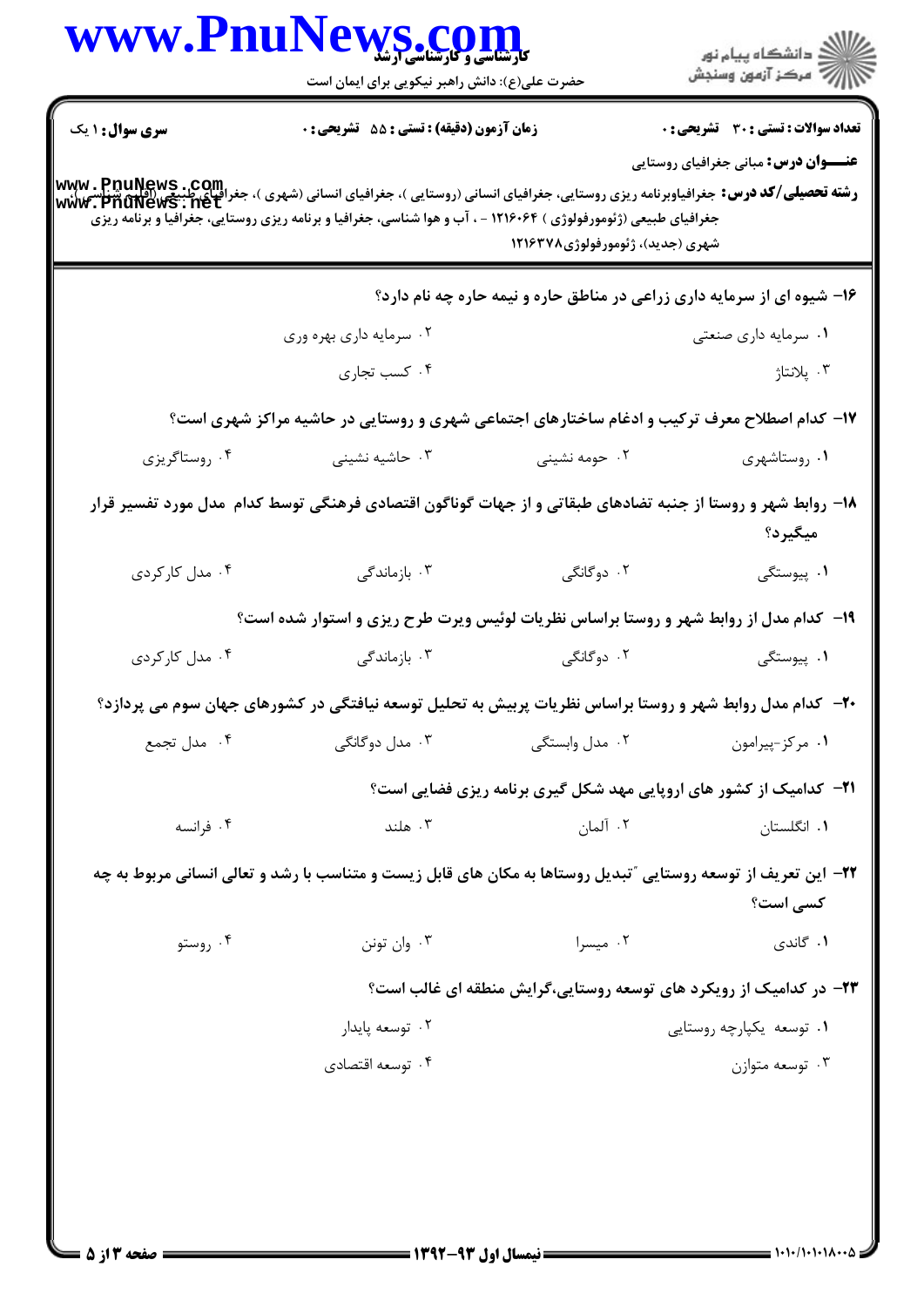

 $=$   $1 \cdot 1 \cdot 1 \cdot 1 \cdot 1 \cdot 1 \cdot 1 \cdot 1$